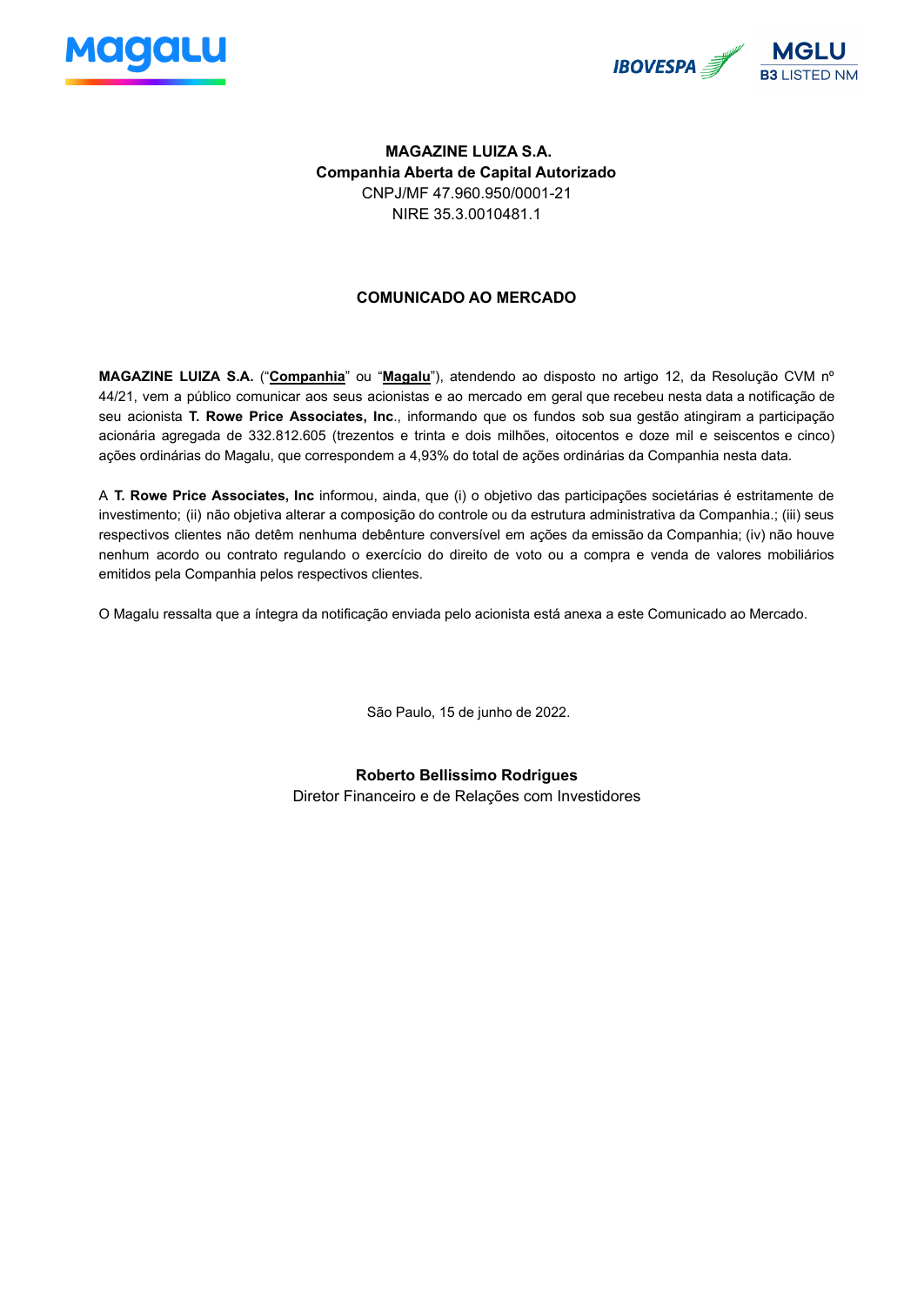



**MAGAZINE LUIZA SA** Rua Maria Prestes Maia, 300 São Paulo/SP - Brazil

02047-901 Tel: +55 (11) 3504-2727

June 15, 2022

## **MAGAZINE LUIZA S.A. - Disclosure on the Disposal of Material Equity**

Dear Sirs,

- **1** The undersigned, T. Rowe Price Associates, Inc. on behalf of its adviser affiliates, hereby informs that, on June 14, 2022, on behalf of some of their clients, in the capacity of investment managers, has decreased its position in the common shares of MAGAZINE LUIZA S.A. to 332,812,605 shares, representing 4.93% of the total shares issued by MAGAZINE LUIZA S.A. at that date.
- **2** For the purposes of Article 12 of the Brazilian Securities Exchange Commission ("**CVM**") Ruling No. 358, of January 3, 2002 ("**CVM Ruling No. 358**") , as amended by CVM Ruling No. 449, of March 15, 2007, T. Rowe Price Associates, Inc. hereby requests MAGAZINE LUIZA S.A.'s Investors Relations Officer to disclose the following information to CVM through the Occasional Periodic Information System – IPE:
	- (i) T. Rowe Price Associates, Inc. has its registered office at 100 East Pratt Street, Baltimore, Maryland 21202, United States of America;
	- (ii) T. Rowe Price Associates, Inc. disposed of shares so that its total holdings after the relevant transaction was 332,812,605 shares of MAGAZINE LUIZA S.A., in the capacity of investment manager, as specified on item 1 above;
	- (iii) the purpose of the abovementioned equity holdings is strictly of investment and does not seek a change of control or a change in the management structure of MAGAZINE LUIZA S.A.;
	- (iv) no debenture convertible into shares issued by MAGAZINE LUIZA S.A. are held by the relevant clients; and
	- (v) no agreement or contract regulating the exercise of voting right or the purchase and sale of securities issued by MAGAZINE LUIZA S.A. were executed by the relevant clients.
	- (vi) the Brazilian legal representatives of the investment funds and portfolios are:
		- a. JP Morgan S.A. DTVM, CNPJ: 33.851.205/0001-30
		- b. Citibank (Brazil), CNPJ: 33.868.597/0001-40
		- c. HSBC Bank Brazil S.A., CNPJ: 17.006.154/0001-93